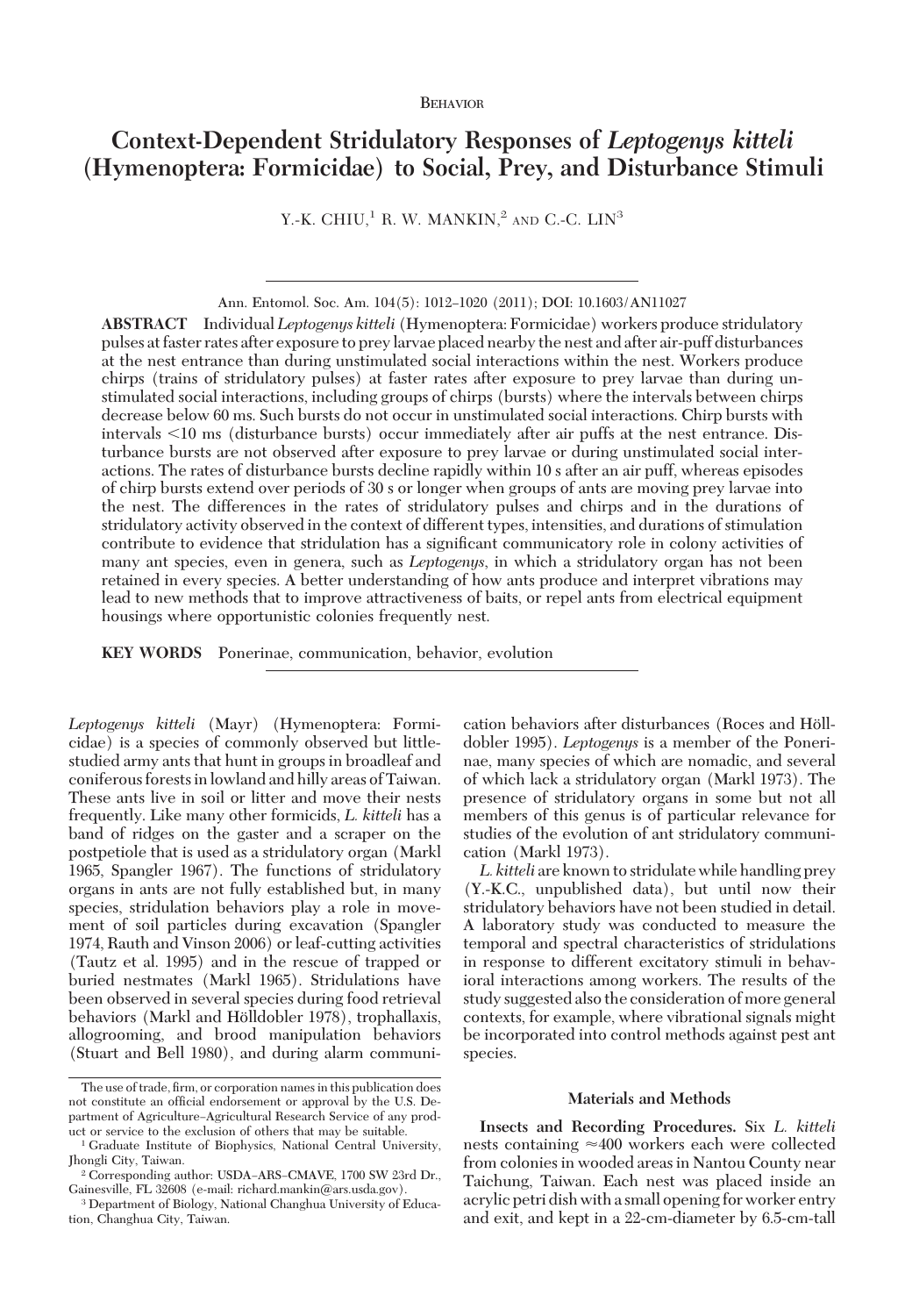cylindrical acrylic arena containing a base layer of moistened gypsum. A red acrylic plate was placed over the petri dish to reduce disturbance.Moistened cotton provided a water supply and *Tenebrio molitor* L. larvae were provided as food. No queens were present initially, but soon after the nests were collected, a few workers in each colony began to lay eggs, as has been observed in other ponerines (e.g., Trunzer et al. 1999). The colonies were maintained in an incubator on a photoperiod of 12:12 (L:D) h at  $26^{\circ}$ C and 70 – 80% RH. To conduct recordings, the arena was moved into a noise-shielded enclosure constructed from two layers of blanketing material, and the ants were allowed sufficient time to return to their normal activity levels before measurements began.

Workers produced stridulations in the arenas in response to various treatments,including 1) feeding or social interactions involving low-intensity activity with nestmates; 2) when a *T. molitor* larva was placed into the arena as a prey item, eliciting moderate activity by ants which moved the larva into the nest; and 3) immediately after an air puff was applied with a  $\approx$ 30-ml sprayer at the opening of the nest. The air puff elicited an intense but brief,  $\approx$ 10-s alarm response from all the ants near the opening, which died out rapidly in the absence of additional disturbance (see Results). These three types of stimuli were selected to encompass different aspects of colony life as well as different levels of central nervous system excitation (Dethier et al. 1965, van Staaden and Huber 2001). The six nests were exposed consecutively to each of these three treatments twice on two different days. Each treatment was separated by an acclimation period sufficient for the ants to return to a normal state. Signals were collected and recorded using a stereo microphone (model AT9842, Audio-Technica, Tokyo, Japan) placed a few cm above the nest, and an audio recorder (model MZ-NH700 Hi-MD, Sony, Tokyo, Japan). The digitization rate was 44.1 kHz. Background noise was assessed before testing each day by recording from a nestless arena. The ants were visually observed and the signals were monitored with headphones in real time as the microphone signals were recorded for  $\geq 1$ -min periods. In general, visible upand-down oscillations of a gaster (Markl and Hölldobler 1978, Cammaerts and Cammaerts 1998) corresponded with acoustic detections of stridulation. Approximate numbers of stridulating ants could be estimated visually when they were attending prey items in the arena, but not when they were inside the nest.

It should be noted that although the stridulations were recorded as air-transmitted signals, easily detected by readily available inexpensive acoustic systems, the ants themselves sensed the stridulations primarily as substrate vibrations (Roces and Tautz 2001). In other experiments where stridulations have been monitored by microphones and vibration-sensing accelerometers (e.g., Markl and Hölldobler 1978), the signals were comparable in temporal pattern and spectral range, as has been seen also for a variety of other insect-produced sounds (Mankin et al. 2010).

**Signal Processing.** The unfiltered signals (.wav files) were screened with Raven 1.3 (Charif et al. 2008) to establish their general characteristics. Significant levels of background noise 200 Hz obscured the weakest stridulations; consequently, a high-pass, 200-Hz filter was applied to all subsequent analyses where it was important to identify individual stridulatory pulses or trains of closely spaced pulses (chirps) (nomenclature as in Eliopoulos 2006). Spectrograms were calculated in Raven using 64-point (1.45 ms) time slices with 90% overlap. Measurements of chirp amplitudes and timing of chirp durations and intervals between chirps were performed with Raven or Audition 2.0 (Adobe Systems, San Jose, CA), by using a 4–15-kHz band-pass filter to facilitate chirp visualization. Measurements of intervals between stridulatory pulses within a chirp were performed using Raven.

Spectral comparisons of unfiltered chirps were conducted using a customized, insect sound processing program, DAVIS (Mankin et al. 2000, Mankin et al. 2008b). Analyses were performed on 512-point (11.6 ms) time slices, with spectrum levels relative to the maximum acceleration, *Amax,* between 0 and 20 kHz, i.e.,  $dB = 20 \log_{10}(A/A_{max})$  (Mankin and Benshemesh 2006).

**Statistical Analyses.** Because the numbers and durations of chirps and the intervals between stridulatory pulses exhibited high variability and were not normally distributed, nonparametric, one-way repeated measures analyses of variance by rank, Friedman's tests (SAS Institute 2004), were conducted to compare chirp counts, chirp durations, and median stridulatory pulse intervals within chirps during unstimulated social interaction, prey, and air puff treatments of different nests. Where significant differences among responses to different treatments were found, nonparametric Wilcoxon signed rank tests (SAS Institute 2004) were performed on specific comparisons between prey and unstimulated treatments, prey and air puff treatments, and air puff and unstimulated treatments.

#### **Results**

**General Characteristics of Stridulatory Pulses and** Chirps. Brief, 25–95-ms chirps, random samples of which contained a range from 14 to 86 stridulatory pulses, were recorded from each of the six *L. kitteli* nests during at least two of the four prey larva and air puff treatments. During unstimulated treatments, chirps were detected in at least one record from each but one nest. A series of three chirps recorded over a 700-ms period during an unstimulated treatment is displayed at D-F in Fig. 1. The chirps in this example contained peak energies below one kHz and a secondary peak between 6 and 10 kHz (see rounded rectangles in D and F in Fig. 1B). Examples of individual stridulatory pulses in the train comprising the first chirp are shown in the inset (Fig. 1C).

The intervals between chirps in unstimulated and prey larva treatments were variable, because 1Ð5-s episodes of stridulation were separated by longer,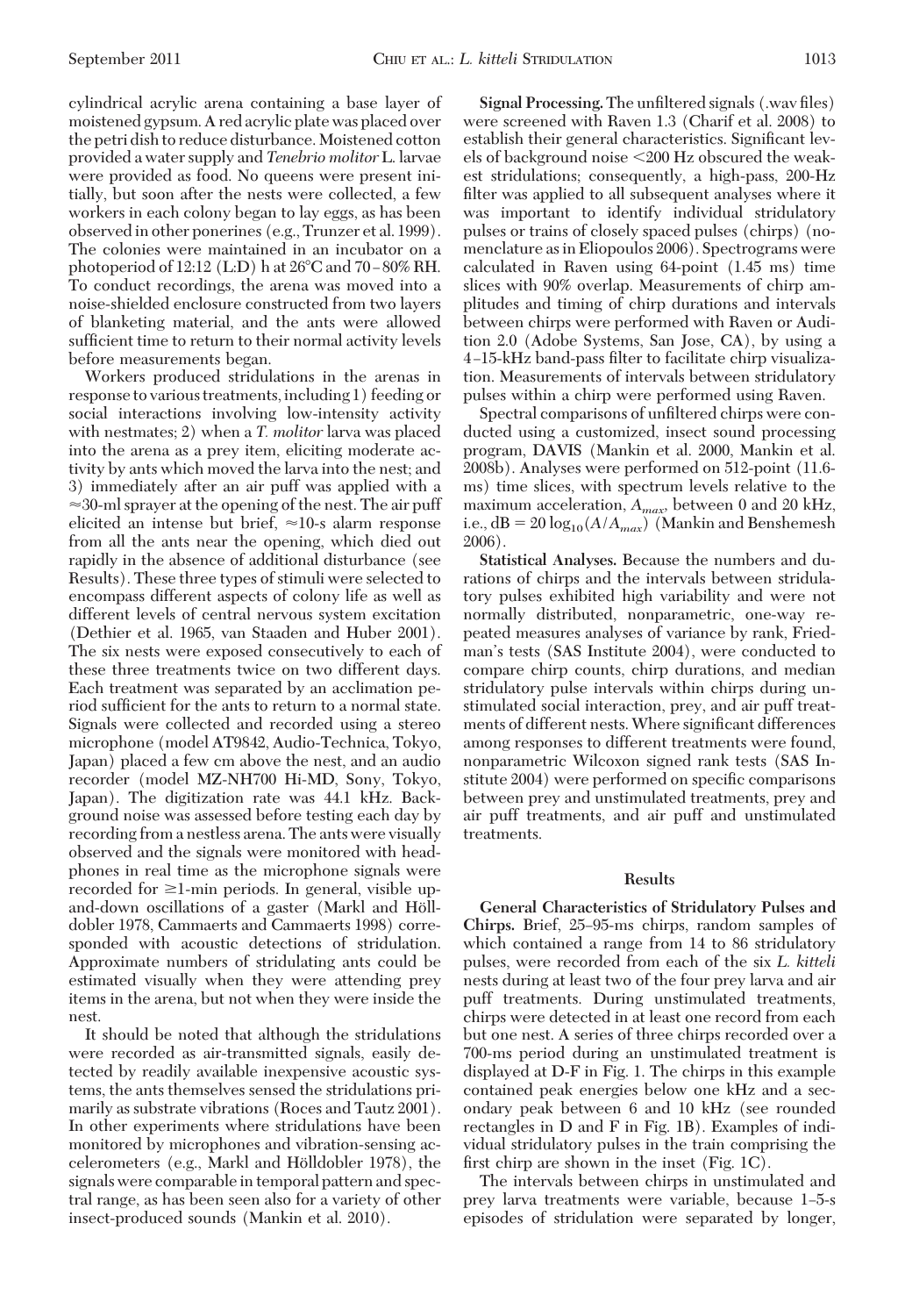

**Fig. 1.** Oscillogram (A) and spectrogram (B) of 700-ms period of stridulations recorded during an unstimulated treatment. Inset (C) in dashed rectangle expands a 3-ms period showing three stridulatory pulses (with beginnings marked by arrows) in the first of three chirps (marked by rounded rectangles D-F). Dashed lines mark the beginning and ending times of the inset. Darker shades in the spectrogram indicate higher relative spectrum level. Signals in A and C were band-pass filtered between 4 and 15 kHz for easier visualization. (Online figure in color.)

quiet periods. In stridulation episodes during unstimulated treatments, the intervals between chirps varied considerably but typically exceeded 100 ms. Chirp intervals noticeably decreased during prey larva treatment episodes, and bursts of chirps occurred frequently in which intervals between chirps were  $\leq 60$ ms, as in Fig. 2A (rectangle C). Because the temporal patterns of chirp bursts were different among treatments (see below), their time courses were tracked for subsequent analyses.

Multiple chirps separated by  $\leq 10$  ms intervals were observed immediately after each air puff treatment, as seen in the example of Fig. 3. The intervals between chirps within these bursts often were so short that chirps from different individuals overlapped, as in the inset, Fig. 3B with rounded rectangles, C and D, which contained pulses of uniform amplitude as in a typical chirp, but were not temporally separated from neighboring chirps as in Figs. 1 and 2. Because these bursts of short-interval chirps were observed consistently for



**Fig. 2.** Oscillogram of 3.5-s (A) and of 4-s (B) periods of stridulation showing chirps of various amplitudes and interchirp intervals recorded from two different *L. kitteli* nests exposed to prey larvae. A chirp burst containing intervals <60 ms between chirps is displayed inside dotted rectangle (C) in A. Signals in A and B were bandpass filtered between 4 and 15 kHz. (Online figure in color.)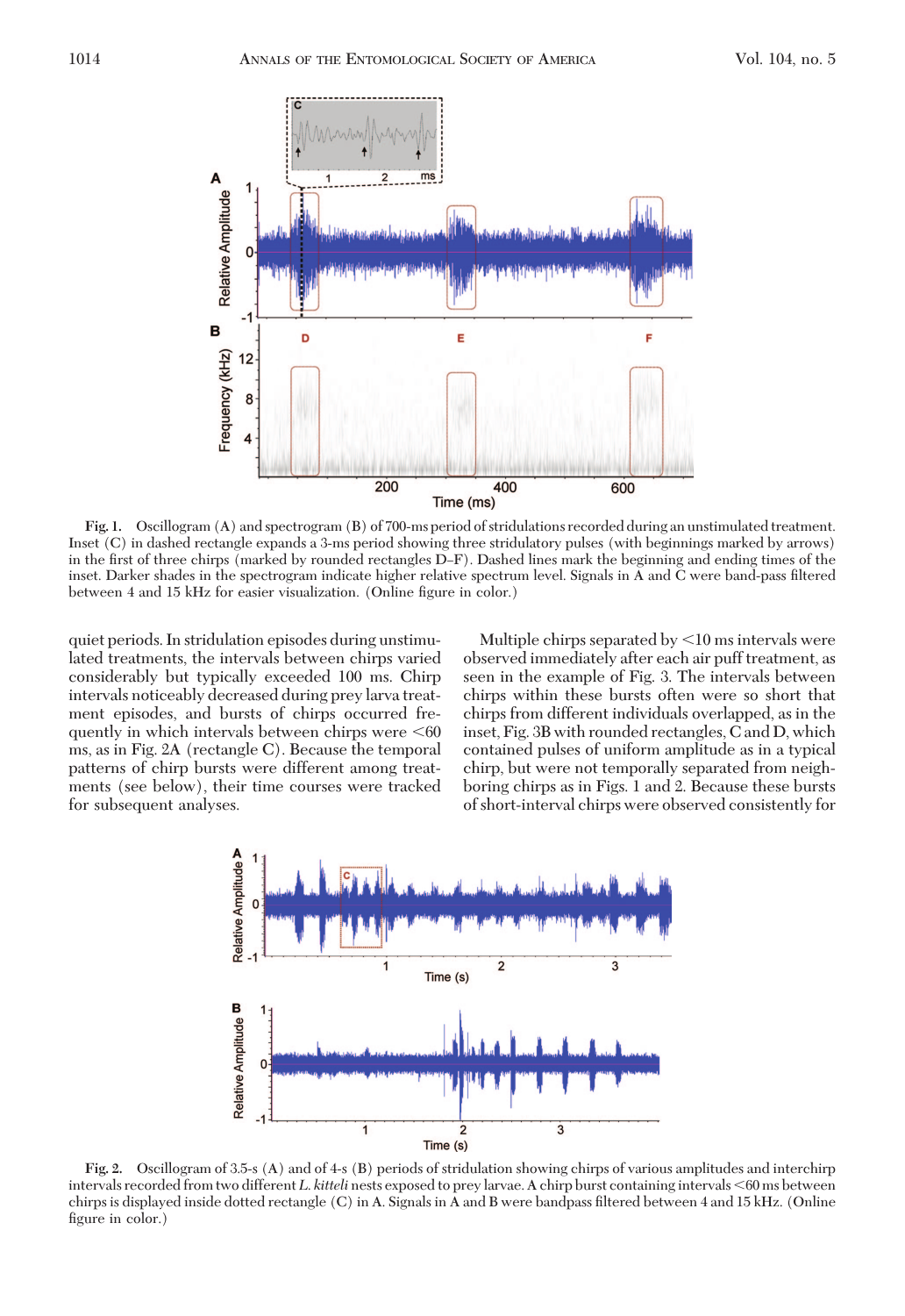

**Fig. 3.** Oscillogram (A) of stridulation chirps recorded in a 15-s interval immediately after air puff stimulus at nest entrance; inset (B) expands a 700-ms period recorded at 0.465 s. Rounded rectangles (C and D) mark two groups of pulses, each with relatively uniform pulse amplitudes, possibly indicative of signals from a single ant (see text). Signals were bandpass filtered between  $4$  and  $15$  kHz. (Online figure in color.)

-10-s intervals each air puff disturbance and not at other times, we denoted them as disturbance bursts and tracked their time courses for subsequent analyses (see below).

**Temporal Features of Chirp and Burst Patterns.** The time courses of chirps, chirp bursts, and disturbance bursts had different patterns. Individual chirps were observed at irregular intervals during the entire 60-s recording period in all treatments. Chirp bursts were observed for  $\approx$ 30 s after a prey larva or air puff treatment, but were never observed during an unstimulated treatment. After an initial 30-s period with high rates of bursts, episodes of chirp bursts continued in tests where the prey were delayed in being carried into the nest. Continued episodes of chirp bursts were not observed, however, after air puff treatments. Finally, disturbance bursts were observed only during air puff treatments, and their rates of occurrence decreased rapidly within 10 s after a puff, as in the example of Fig. 3A.

**Numbers of Stridulating Ants in Different Treatments.** The numbers of ants stridulating during different treatments were difficult to determine unambiguously, but order of magnitude estimates could be obtained by combining visual observations with analyses of chirp amplitude distributions. Visual observations suggested that two to eight workers were interacting simultaneously and had potential to be producing chirps during each of the different stridulation episodes that occurred while a prey larva was being moved from the arena into the nest. Many more, perhaps 20–100 ants, interacted briefly during air puff treatments. In the unstimulated treatments, however, it was difficult to identify visually which ants might be stridulating during a recording.

Analyses of the treatment records provided complementary estimates about the numbers of ants producing chirps during the unstimulated and prey larva treatments. In the unstimulated and prey larva records, it was frequently observed that a series of chirps of relatively uniform amplitude were produced over 1–2-s periods, as in the examples of Figs. 1 and 2. Considering that only two to eight ants usually participated in moving a prey larva into the nest, the appearance of a series of chirps of one amplitude followed by a series of chirps of notably different amplitude, as in oscillograms A and B in Fig. 2, may indicate that two different ants had each separately produced a series of chirps. Other examples of the distributions of chirp amplitudes in unstimulated, prey larva, and air puff treatments are shown in Fig. 4. The distributions were not normally distributed, but rather were clumped in both the unstimulated and prey item treatments. In contrast, the distributions were more uniformin the air puff treatment. Examination of chirp amplitude distributions in other recordings not included in the figure revealed considerable variation but, as in Fig. 4, there were typically two to five peaks containing a high proportion of the chirp amplitudes in unstimulated and prey larva treatments, and less well defined peaks of chirp amplitudes in air puff treatments, which would be expected if multiple ants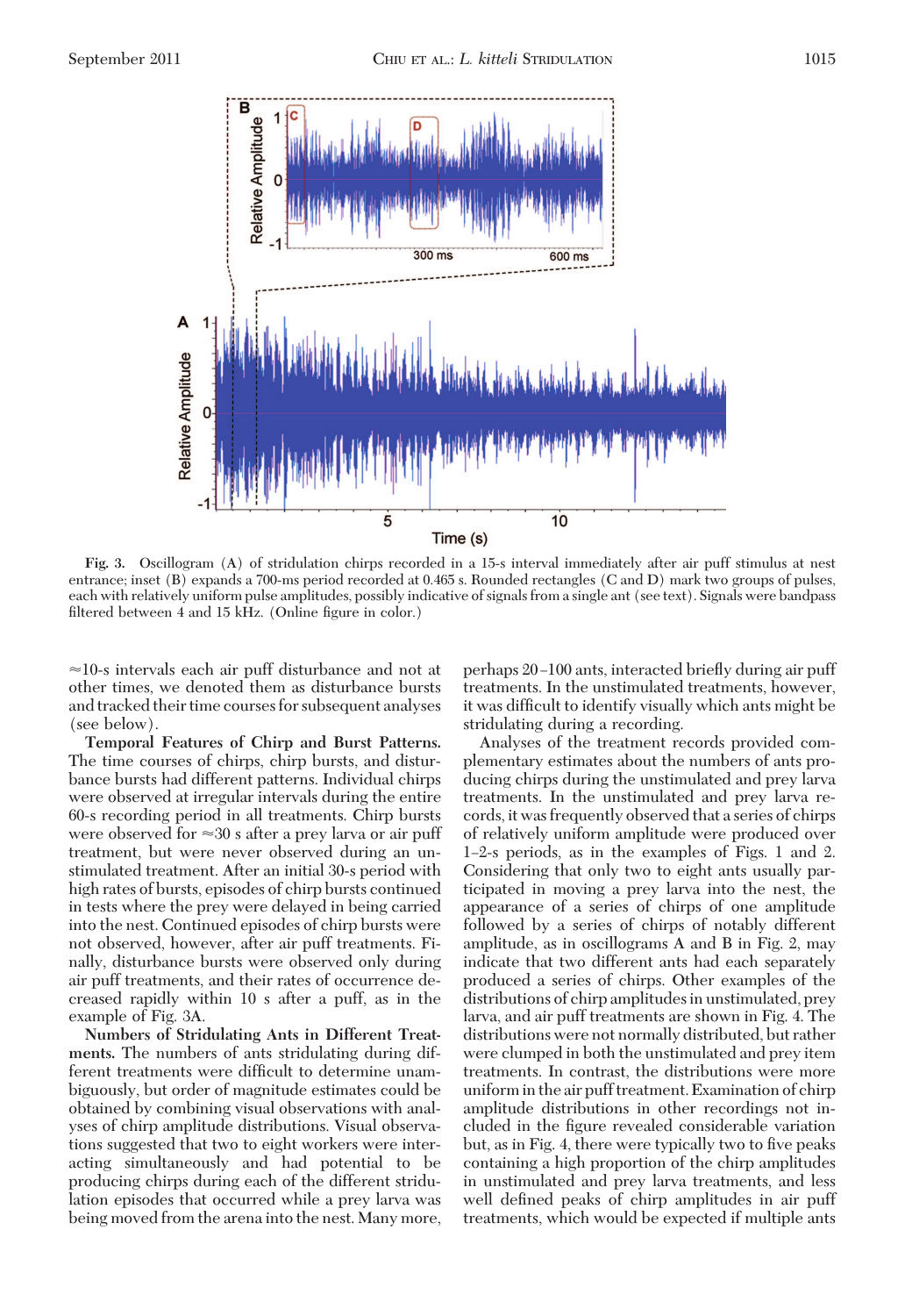

**Fig. 4.** Examples of chirp amplitude distributions in recordings from unstimulated, prey larva and air puff treatments. N indicates the number of chirps sampled.

with characteristically different chirp amplitudes were stridulating.

Considering the results of the visual observations and the chirp amplitude measurements together, we estimate then that the numbers of stridulating ants were approximately two to five for unstimulated treatments, two to eight for prey larva treatments, and 20-100 for air puff treatments.

**Differences in Rates of Chirps, Chirp Bursts, and Disturbance Bursts Across Treatments.** Comparing among treatments presented to the different nests, significant differences were found in chirp count rate (Friedman's test statistic  $= 7.91$ , df  $= 2$ ,  $P = 0.02$ ), chirp-burst count rate (Friedman's test statistic  $=$ 8.59,  $df = 2$ ,  $P = 0.01$ ), and disturbance burst count rate (Friedman's test statistic  $= 12$ , df  $= 2$ ,  $P = 0.0025$ ) (Table 1). The comparisons take into account the differences in the temporal patterns of chirps in unstimulated, prey larva, and air puff treatments by av-

**Table 1. Means SE of rates of chirps, chirp bursts, and disturbance bursts in unstimulated, prey larva, and air puff treatments**

| Treatment              | Chirps/ $s^a$      | Chirp<br>bursts/ $s^b$    | Disturbance<br>bursts/ $s^c$ |
|------------------------|--------------------|---------------------------|------------------------------|
| Unstimulated           | $0.106 \pm 0.048a$ | 0а                        | 0a                           |
| Prev larva<br>Air puff | $1.714 \pm 0.625$  | $0.206 \pm 0.094$<br>$-d$ | 0a<br>$26.37 \pm 6.78$ b     |

Means in a column followed by the same letter are not significantly

different under Wilcoxon signed rank test.<br> *a* For unstimulated ranked with prey,  $t_s = 0$ ,  $N = 6$ .  $P < 0.001$ . Rates were averaged over the 60-s recording period.

 $^b$  For unstimulated ranked with prey,  $t_s=0, N=6, P<0.001.$  Rates were averaged over the 30-s interval immediately after prey was placed in arena (see Temporal Features under Results).

For unstimulated ranked with puff,  $t_s = 0$ ,  $N = 6$ ,  $P < 0.001$ ; and prey ranked with puff,  $t_s = 0$ ,  $N = 6$ ,  $P < 0.001$ . Rates were averaged over the 10-s interval immediately following the air puff (see Temporal Features under Results). *<sup>d</sup>* In air puff treatments, many chirps were merged together or were

separated by intervals  $< 10$  ms. These chirps were difficult to count unambiguously and were classified as components of disturbance bursts rather than as separate chirps.

eraging over periods when signals were most prevalent (see Temporal Features and Table 1).

Perhaps the most important result from Table 1 is that it enabled estimation of the ratio of the mean rate of chirps in prey larva treatments to the mean rate of chirps in unstimulated treatments,  $1.714/0.106 = 16.2$ . Given that the numbers of ants stridulating in the unstimulated and prey larvae treatments were  $\leq 10$ ants (see Numbers of Stridulating Ants), the rate of chirps per individual ant increased  $\approx$  10-fold between the unstimulated and prey item treatment, i.e., the average rate of chirps per ant increased in response to a stimulus of greater excitatory intensity.

**Spectral and Temporal Patterns of Stridulatory Pulses Within Chirps.** The intervals between stridulatory pulses within chirps, the durations of chirps, and the overall spectral patterns of chirps produced in unstimulated, prey, and air-puff treatments were measured for assessment of the reactions to different stimuli. For these comparisons, chirps produced in each treatment were selected at random in one recording from each of the five nests where chirps were detected in an unstimulated treatment. In this case, chirps that occurred in chirp bursts and disturbance bursts were excluded because their beginnings and ends could not be distinguished easily. The median interval between stridulatory pulses within chirps was significantly different among treatments (Friedman's test statistic  $=$ 8.4,  $df = 2$ ,  $P = 0.02$ ; Table 2) and the range of intervals between pulses varied from 0.4 to two ms. Pairwise comparisons revealed that each of the exposure treatments differed from the unstimulated treatment, but the pulse intervals did not differ between the two exposure treatments. The mean chirp durations were not significantly different among the three treatments (Friedman's test statistic  $= 2.8$ , df  $= 2$ ,  $P = 0.24$ ).

The mean spectra of a randomly selected, 41-ms chirp from an air-puff treatment, a 31-ms chirp from a prey larva treatment, a 41-ms chirp from an unstimulated treatment, and a 100-ms section of background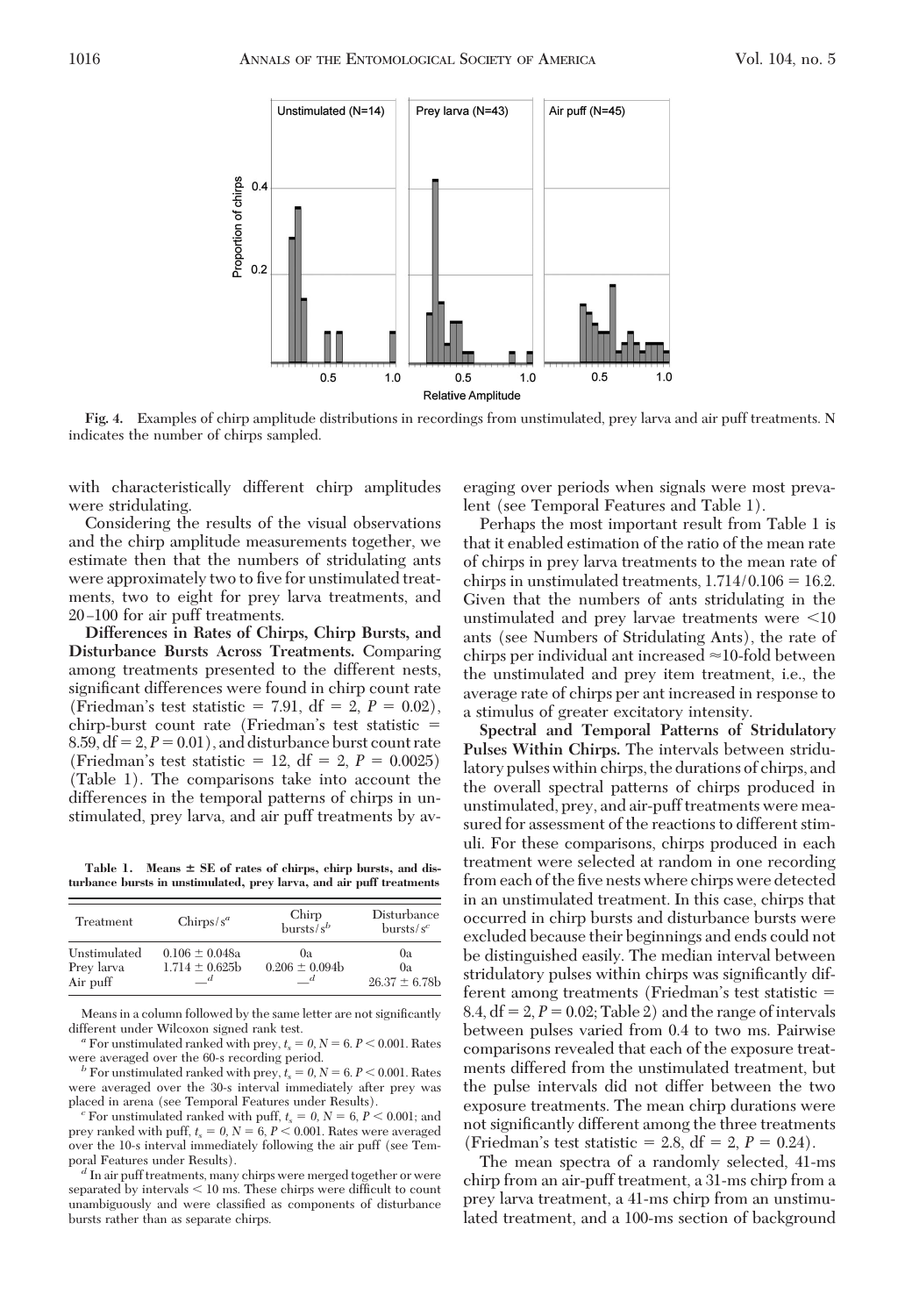**Table 2. Means SE of median intervals between stridulatory pulses and durations of randomly selected chirps detected from** *L. kitteli* **nests that were unstimulated, presented with a prey insect, or exposed to an air puff**

| Treatment    | Interval $(ms)^a$        | Duration (ms)  |  |
|--------------|--------------------------|----------------|--|
| Unstimulated | $1.64 \pm 0.08a(610)$    | $51.1 \pm 7.5$ |  |
| Prev larva   | $1.00 \pm 0.10b$ (1,000) | $45.1 \pm 8.4$ |  |
| Air puff     | $1.12 \pm 0.07$ b (893)  | $57.3 \pm 5.2$ |  |

Median stridulation frequency (in Hertz), calculated as (median  $\int$ interval)<sup>-1</sup>, is listed in parentheses. Means of intervals in a column followed by the same letter are not significantly different under

Wilcoxon signed rank test.  $a^a$  For unstimulated ranked with prey,  $t_s = 0$ ,  $N = 5$ .  $P < 0.001$ ; unstimulated ranked with puff,  $t_s = 0$ ,  $N = 5$ ,  $P < 0.001$ ; and prey ranked with puff,  $t_s = 4$ ,  $\hat{N} = 5$ ,  $\hat{P} = 0.44$ .

noise are shown in Fig. 5. Frequencies  $\leq$ 1 kHz had the greatest energy for all treatments and also for the background, as is typically observed in acoustic recordings (Mankin et al. 2011). The frequencies of greatest energy-difference from background were predominantly in two bands between 3.7 and 7.2 kHz (rounded rectangle L in Fig. 5), and  $9.5-13$  kHz (rounded rectangle H in Fig. 5), and there were no salient differences among treatments.

# **Discussion**

**Differences Among Individual Responses to Unstimulated and Prey Larva Treatments.** The observations that groups of two to eight *L. kitteli* produce higher rates of chirps (Table 1) and higher rates of stridulatory pulses within chirps (Table 2) during interactions with prey larvae than groups of two to five individuals in unstimulated social interactions are reminiscent of several previous studies. Markl and Hölldobler (1978) reported, for example, that *Novomessor* individuals reacted to presentation of food items, to intruders from other colonies, or to being held with forceps by producing chirps with highly variable durations (a range of 25-200 ms for *Novomes*-

sor compared with the 25-95-ms durations observed with*L. kitteli*), and highly variable rates of stridulatory pulses within chirps (200 Ð3,000 pulses per s for *Novomessor* compared with 500–2,500 pulses per s observed with *L. kitteli*). Greater rates of chirps and longer chirp durations were detected when the ants were subjected to the intense stimulation of being held firmly to a substrate. In studies of *Camponotus herculeanus* L. alarm drumming, a similar vibrationproducing behavior in carpenter ants, Fuchs (1976) observed that higher intensities of drumming increased the vibrational alarm responses of workers. Barbero et al. (2009a) observed that individual *Myrmica* workers and queens may alter the rhythms, speed, and intensity of stridulations to enhance communication of information. Such observations are consistent with a hypothesis that individual ants of multiple species, including *L. kitteli,* produce stridulatory pulses and chirps at faster rates when strongly versus weakly activated, i.e., their stridulations have potential to communicate information to nestmates about the intensity of stimulation. The finding that L. kitteli stridulations in response to brief air puff stimuli have different time courses than those produced during prolonged interactions with nestmates when moving prey larvae into the nest suggests further that stridulatory responses are modulated by the temporal context of their stimuli.

It can be expected that wherever a significant communicatory function for stridulation has been identified, more information is transmissible when stridulation by the transmitting ant is modulated and the receiving ant is capable of interpreting differences in the stridulations detected. Therefore, the capability of ants to produce and interpret modulated stridulatory signals may be subject to positive natural selection in many of the contexts where it has evolved.

A complicating factor in considering the communicative role of stridulatory signalsin antsis that, often, stridulation does not seem to elicit a specific behavioral response in nearby coworkers, but instead to



**Fig. 5.** Spectra of background noise (dash-dot-dot line) and stridulation chirps recorded from unstimulated (solid), prey larva (dashed line), and air puff (dotted line) treatments; rounded rectangles mark secondary peaks between 3.7 and 7.2 kHz  $(L)$  and between 9.5 and 13 kHz  $(H)$ . (Online figure in color.)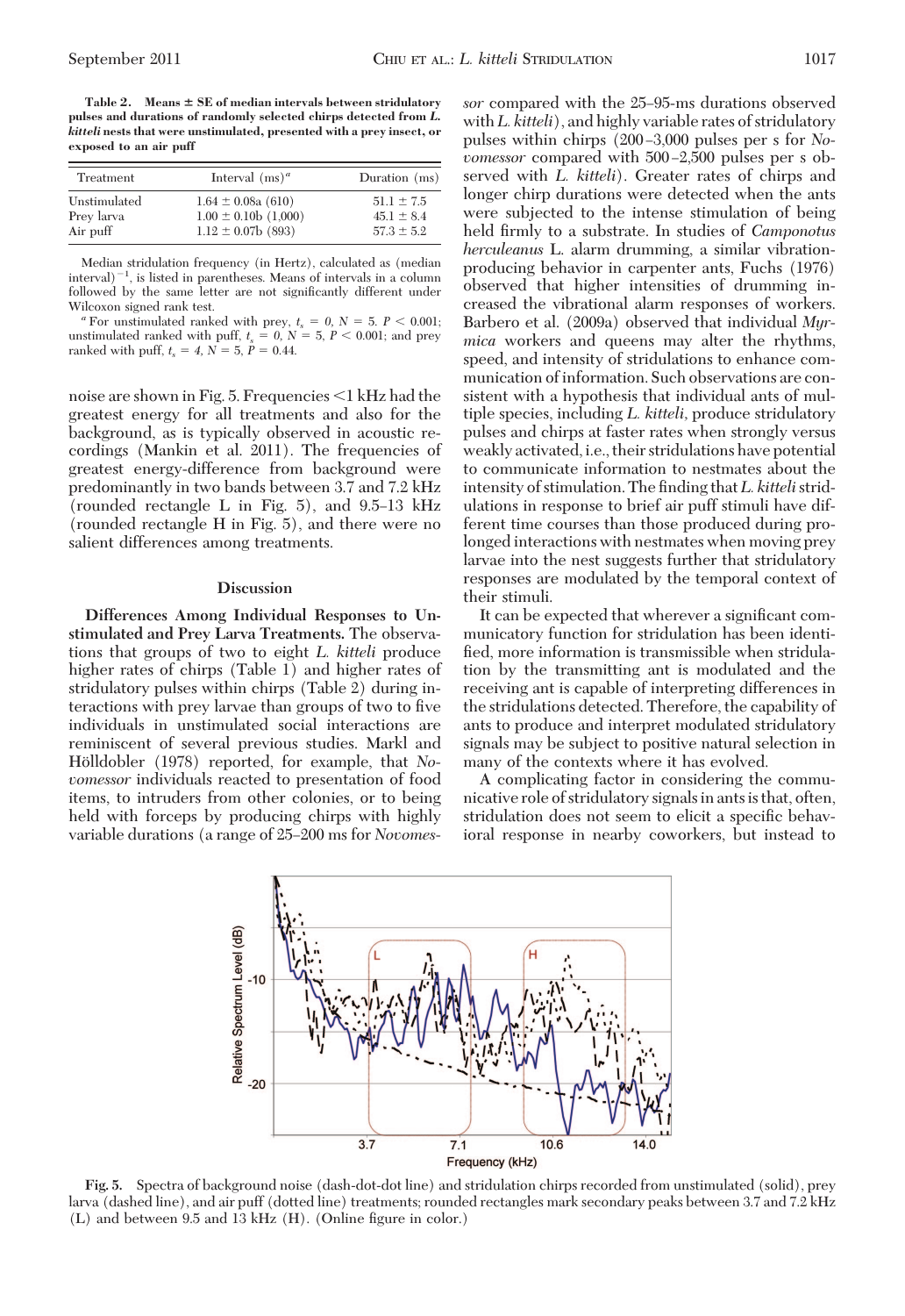modulate their response quickly to other stimuli, including pheromones, food items, or external disturbances (Markl and Hölldobler, 1978). Also, some of the functional roles of stridulation in the behaviors of different species may not involve communication. Rauth and Vinson (2006) found that *Solenopsis invicta* Buren stridulated primarily during excavation activities, although individuals also stridulated when they were constrained. The communicatory contexts of social interactions, food recruitment, and alarm are considerably different from those of excavation behaviors. *Leptogenys* may be a particularly informative genus in this respect because it contains some species with and some without stridulatory organs (Markl 1973). It is of interest from an evolutionary perspective to consider the contexts of stridulatory behaviors in multiple *Leptogenys* species that have stridulatory organs and compare how those contexts have been altered in species that have lost their stridulatory organs.

**Chirp and Disturbance Bursts as Potential Indicators of Collective Stridulation Activity.** Chirp bursts were not observed in unstimulated treatments and disturbance bursts were not observed in either unstimulated or prey larva treatments (Table 1), so the occurrence of chirp and disturbance bursts in a recording is potentially an indication that groups of ants are producing stridulations simultaneously. Consider, for example, that the inverse of the  $1.7 s^{-1}$  mean chirp rate in Table 1 corresponds to a mean chirp interval of  $\approx 0.6$  s. A group of 10 ants producing chirps at an average rate could easily produce a chirp burst with intervals of 0.06 s, and a group of 60 ants could produce a disturbance burst with chirp intervals of 0.01 s. Such results are supportive of the estimates presented in the Results that two to five ants were interacting in the unstimulated treatments, two to eight in the prey larva treatments, and 20–100 in the air puff treatments. It should be noted however that because individual ants can be highly variable in their rates of stridulation, a single ant conceivably could produce chirps at rates that would be acoustically detected as a chirp burst or perhaps even a disturbance burst occasionally.

**Potential for Vibrational Signaling of Caste.** Evidence from studies of lepidopteran larvae that acoustically mimic ant stridulations (DeVries 1990; Travassos and Pierce 2000; Barbero et al. 2009a,b) suggests that stridulations may be capable of signaling information about the caste and nutritional status of a signaling ant. It is thus of interest to consider features of*L. kitteli*stridulations that may differ between workers and queens. Considering only spectral features, the lower, 3.7–7.2-kHz secondary energy peak of a chirp (see rounded rectangle L in Fig. 5) possibly could provide some information about caste because it does not seem to vary significantly when workers are exposed to different treatment stimuli, but can be expected to vary between queens and workers, due to differences in gaster size. Masters et al. (1983) determined that the lower secondary energy peak typically observed during ant stridulation is caused by pendulum-like vibrations of the gaster, and the upper peak, the 9-13-kHz band in this species (see rounded rectangle H in Fig. 5), probably is produced by spherical pulsations of the gaster. The queen has a larger gaster and consequently would be expected to have lower frequency secondary energy peaks than her workers, as was found by Barbero et al. (2009a, b).

However, this observation must be placed in context. For example, it is known from studies by Markl (1970) that ant subgenual organs can detect frequencies only up to  $\approx$ 4 kHz. Receptors sensitive to frequencies above seven kHz have never been identified; consequently, such signals are not likely of behavioral relevance to the ants. In addition, because the highfrequency components of vibrations attenuate rapidly with distance in sand and in plants (Virant-Doberlet and Čokl 2004, Cocroft and Rodríguez 2005, Hill 2009); vibrations  $\leq 1$  kHz typically are of greatest behavioral relevance for communication.

Given the strong likelihood that *L. kitteli* workers would not detect or interpret high-frequency spectral differences in the stridulations of queens and workers, a more likely mechanism for signaling information about caste in this species would be potential differences in temporal patterns of stridulation. These kinds of mechanisms have been identified in social wasps, for example, where it has been found that differences in temporal patterns of antennal drumming on the rims of larval nest cells affect subsequent emergence as workers or as reproductives (Suryanarayanan et al. 2011a). However, it remains to be determined whether spectral features, chirp rates, or stridulatory pulse intervals confer any information about caste status in this species.

**Vibrational and Pheromonal Communication.** Considering the functional importance of pheromonal communication in ant colonies (Vander Meer and Alonso 1998, and references therein), it is of interest to consider whether results in this study provide any perspective on the functions of stridulatory signals in relation to pheromonal signals. An example is alarm pheromone that alerts nestmates rapidly to perturbations or stresses. Such signals are similar in function to disturbance bursts produced after air puffs. Disturbance bursts in *L. kitteli* and many other ants are transient signals, declining rapidly within 10 s. However, alarm pheromones frequently are transient signals also, so it is not certain why one signal would be used concurrently with or in preference to the other. In both cases, the responses of nestmates depend on other stimuli and the behaviors they are performing when the alarm is initiated (Markl and Hölldobler 1978, Vander Meer and Alonso 1998).

One possible explanation for concurrence of pheromonal and vibrational signals is that the signals could reinforce each other as multimodal stimuli. Stridulatory signals are active over shorter distances than pheromones (Markl and Hölldobler 1978), so they may help to focus the responses of nestmates to alarm pheromones. In addition, the vibrations induced in the ant exoskeleton by the stridulatory signals could help volatilize and increase the effectiveness of the alarm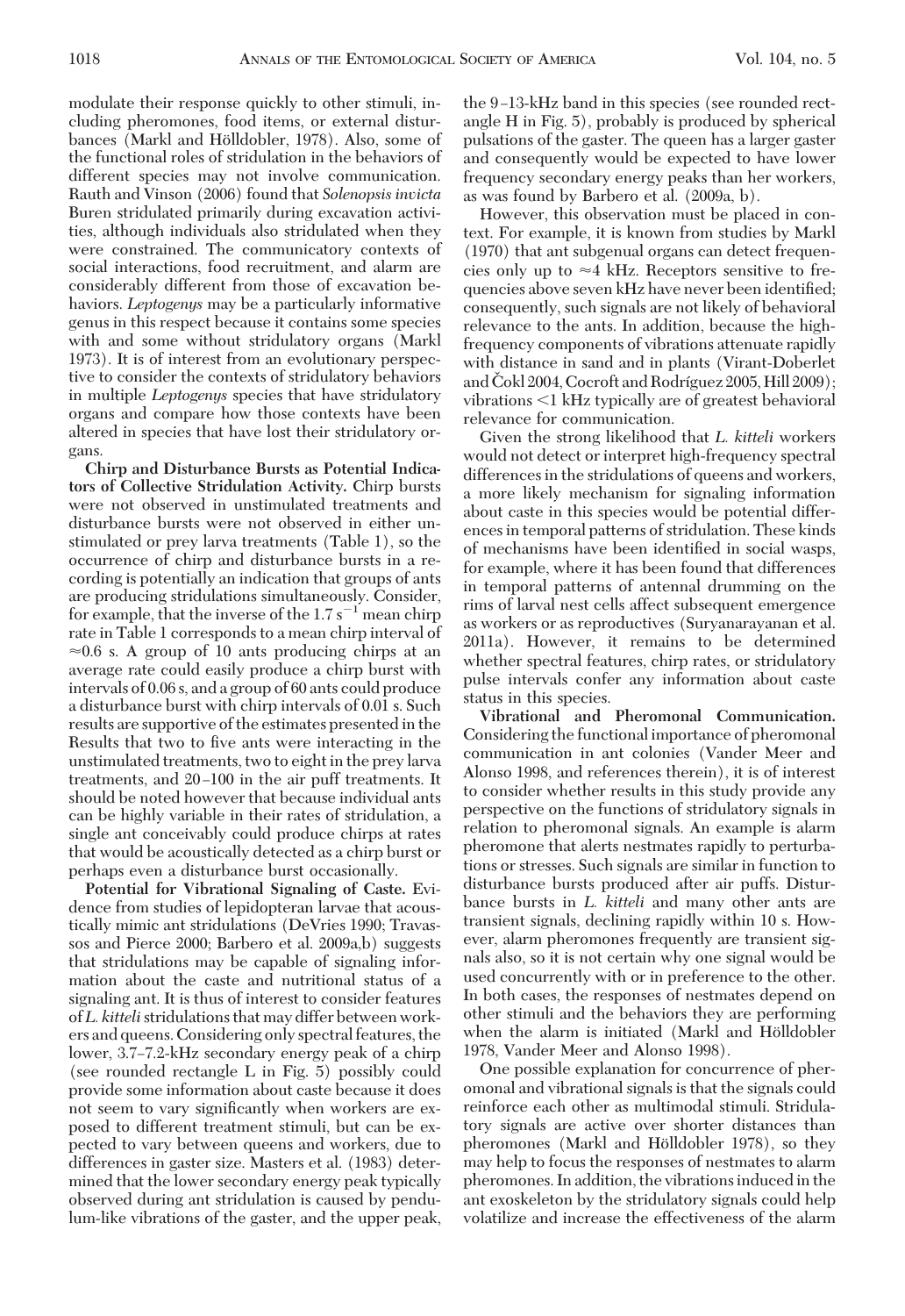pheromone, as considered previously for tephritid sex pheromones (Mankin et al. 2008a).

**Co-opting Vibrational Communication for Pest Control.** The large number of different functional roles for which stridulation has been implicated in colony activities may provide some opportunity for incorporating artificially produced stridulations into pest control measures. Two immediate applications are suggested by the roles of stridulation in foodretrieving behavior and in the induction of colony emigration. For some ant species, cooperative efforts of carrying bait into a nest are enhanced when foraging ants that contact the bait detect vibrations produced by other nestmates (Markl and Hölldobler 1978). Low-power piezoelectric buzzers and actuators already are available commercially (Uchino 2008) or can be custom-built (Suryanarayanan et al. 2011b), and small, disposable devices possibly could be developed to vibrate ant baits externally and facilitate their movement into a nest.

Also, because vibrational signals are used by some ant species during emigration to new nesting sites (Maschwitz and Schönegge 1983, Witte and Maschwitz 2002), it may be feasible to use vibrations with particular temporal and spectral patterns to induce emigration from telephone or electronic equipment housings used as nesting sites (Eagleson 1940, Vander Meer et al. 2002) particularly if mechanical vibrations are stressors that affect thelevels of biogenicamines (see Jeanne 2009,and references therein). The species- and context-dependent qualities of stridulatory communication would be complicating factors in development of these kinds of control measures. However, many ants in addition to *L kitteli* (Table 2) are known to produce 0.5–1.5-kHz stridulation frequencies, including two *Novomessor* species (Markl and Ho¨lldobler 1978),*Atta sexdens*L. (Masters et al. 1983), four *Myrmica* spp. and *Atta cephalotes* (L.) (DeVries and Cocroft 1993), *Solenopsis richteri* Forel (Hickling and Brown 2000), *S. invicta* (Mankin and Benshemesh 2006), and three other species of *Myrmica* (Barbero et al. 2009a). Consequently, frequencies in this range also may be useful for investigations with species other than *L. kitteli.* Such effects have been observed previously in termites (Inta et al. 2009), where a reduction in feeding occurred after playback of disturbance head-banging recordings.

# **Acknowledgments**

We thank Betty Weaver and Everett Foreman (USDA-ARS-Center for Medical, Agricultural, and Veterinary Entomology [CMAVE]) for assistance with signal processing analyses and two anonymous reviewers for insightful comments.

# **References Cited**

- **Barbero, F., S. Bonelli, J. A. Thomas, E. Balletto, and K.** Schönrogge. 2009a. Acoustical mimicry in a predatory social parasite of ants. J. Exp. Biol. 212: 4084-4090.
- **Barbero, F., J. A. Thomas, S. Bonelli, S. E. Balletto, and K.** Schönrogge. 2009b. Queen ants make distinctive sounds

that are mimicked by a butterßy social parasite. Science 323: 782-785.

- **Cammaerts, M. C., and R. Cammaerts. 1998.** Marking of nest entrance vicinity in the ant *Pheidole pallidula* (Formicidae, Myrmicinae). Behav. Proc. 42: 19-31.
- **Charif, R. A., A. M. Waack, and L. M. Strickman. 2008.** Raven Pro 1.3 user's manual. Cornell Laboratory of Ornithology, Ithaca, NY.
- **Cocroft, R. B., and R. L. Rodrı´guez. 2005.** The behavioral ecology of insect vibrational communication. Bioscience 55: 323-334.
- **Dethier, V. G., R. L. Solomon, and L. H. Turner. 1965.** Sensory input and central excitation and inhibition in the blowfly. J. Comp. Physiol. Psychol. 60: 303-313.
- **DeVries, P. J. 1990.** Enhancement of symbioses between butterßy caterpillars and ants by vibrational communication. Science 248: 1104-1106.
- **DeVries, P. J., and R. B. Cocroft. 1993.** Comparison of acoustical signals in *Maculinea* butterßy caterpillars and their obligate host *Myrmica* ants. Biol. J. Linn. Soc. 49: 229-238.
- **Eagleson, C. 1940.** Fire ants causing damage to telephone equipment. J. Econ. Entomol. 33: 700.
- **Eliopoulos, E. 2006.** Sound and techniques in sound analysis, pp. 11–33. In S. Drosopoulos and M. F. Claridge (eds.), Insect sounds and communication: physiology, behaviour, ecology and evolution. Taylor & Francis, Boca Raton, FL.
- **Fuchs, S. 1976.** The response to vibrations of the substrate and reactions to the specific drumming in colonies of carpenter ants (*Camponotus,* Formicidae, Hymenoptera). Behav. Ecol. Sociobiol. 1: 155-184.
- **Jeanne, R. L. 2009.** Vibrational signals in social wasps: a role in caste determination?, pp. 241–263. *In* J. Gadau and J. Fewell (eds.), Organization of insect societies. Harvard University Press, Cambridge, MA.
- **Hickling, R., and R. L. Brown. 2000.** Analysis of acoustic communication by ants. J. Acoust. Soc. Am. 108: 1920 -1929.
- **Hill, P.S.M. 2009.** How do animals use substrate-borne vibrations as an information source? Naturwissenschaften 96: 1355-1371.
- **Inta, R., T. A. Evans, and J.C.S. Lai. 2009.** Effect of vibratory soldier alarm signals on the foraging behavior of subterranean termites (Isoptera: Rhinotermitidae). J. Econ. Entomol. 102: 121-126.
- **Mankin, R. W., and J. Benshemesh. 2006.** Geophone detection of subterranean termite and ant activity. J. Econ. Entomol. 99: 244-250.
- **Mankin, R. W., J. Brandhorst-Hubbard, K. L. Flanders, M. Zhang, R. L. Crocker, S. L. Lapointe, C. W. McCoy, J. R. Fisher, and D. K. Weaver. 2000.** Eavesdropping on insects hidden in soil and interior structures of plants. J. Econ. Entomol. 93: 1173-1182.
- **Mankin, R. W., M. Lemon, A.M.T. Harmer, C. S. Evans, and P. W. Taylor. 2008a.** Time-pattern and frequency analyses of sounds produced by irradiated and untreated male *Bactrocera tryoni* (Diptera: Tephritidae) during mating behavior. Ann. Entomol. Soc. Am. 101: 664-674.
- **Mankin, R. W., M. T. Smith, J. M. Tropp, E. B. Atkinson, and D. Y. Jong. 2008b.** Detection of *Anoplophora glabripennis* (Coleoptera: Cerambycidae) larvae in different host trees and tissues by automated analyses of sound-impulse frequency and temporal patterns. J. Econ. Entomol. 101:  $839 - 849.$
- **Mankin, R. W., R. D. Hodges, H. T. Nagle, C. Schal, R. M. Pereira, and P. G. Koehler. 2010.** Acoustic indicators for targeted detection of stored product and urban insect pests by inexpensive infrared, acoustic, and vibrational